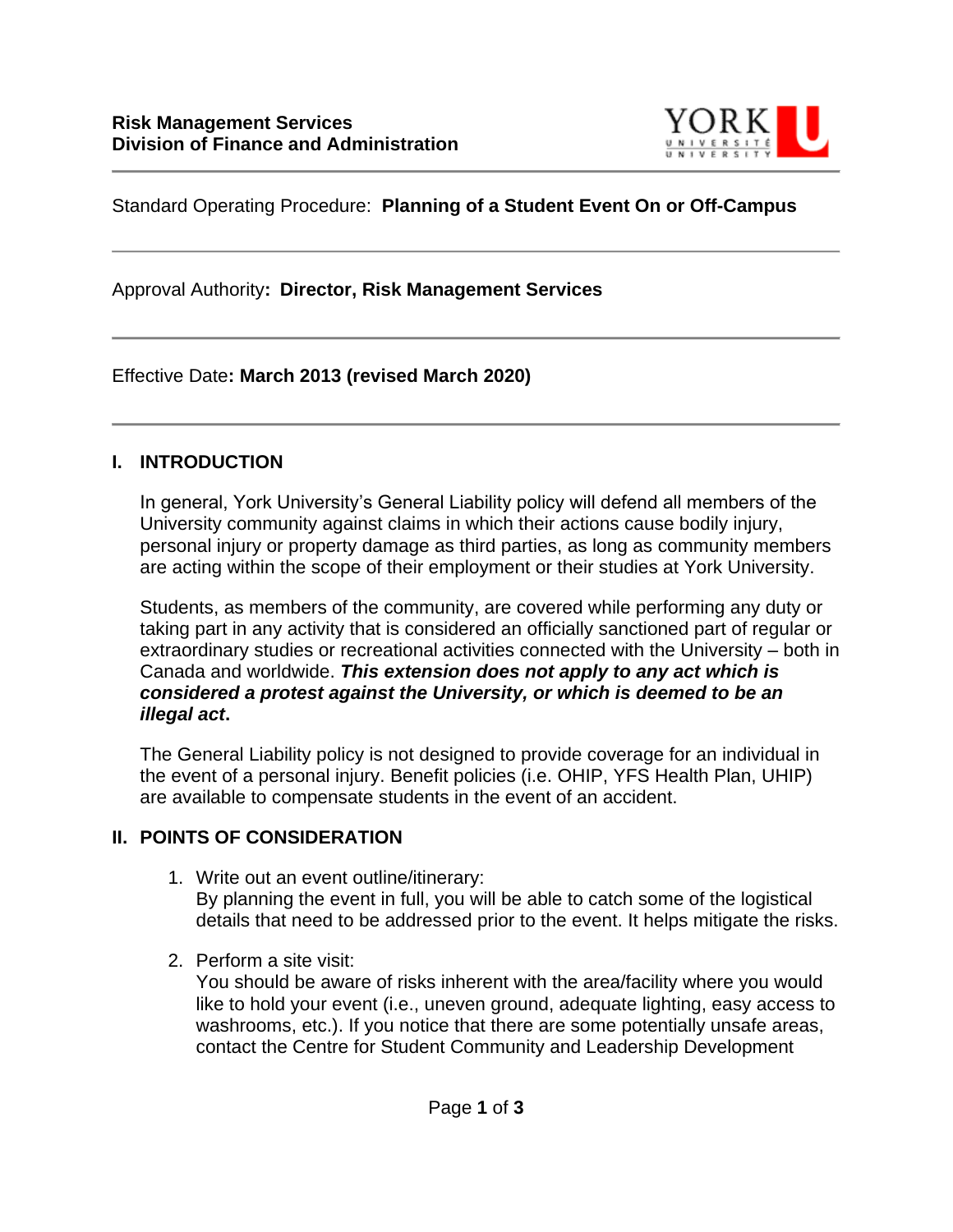(SC&LD). They will be able to contact Facilities and have the area cordoned off or repaired if possible.

- 3. Has the University approved the event in writing? All University-sponsored events must have written approval from the University administration (i.e. Student Community and Leadership Development, College Masters) in order for York's General Liability policy to be in effect.
- 4. First Aid/CPR:

Who at the event is trained to assist in the case of a medical emergency? Get to know those people in your college/residence who are trained in First Aid/CPR and have them be present at the event at all times. If you need someone who can assist, try contacting the School of Kinesiology and Health Sciences. Many students in this School have first aid training.

5. Liquor:

If you are serving alcohol at your event, your organizing committee is assuming a much greater risk than if the event was dry. If you decide that alcohol will be part of your event, consider the following:

- a. Hiring a professional server. There are professional servers on campus (i.e., Aramark, Underground, etc.) that are trained and licensed to serve liquor. Consider having the event at a licensed venue or hiring a catering staff to run this portion of your event. Always have food readily available where alcohol is being served. Remember, it is a criminal offence to serve alcohol in an unlicensed area and to minors.
- b. Participants who are or appear to be intoxicated should, under no circumstances, be permitted to drive a vehicle. Those who serve alcohol are legally responsible for the condition of those who drink. Should any person(s) be involved in an accident resulting from the negligence of the organizing committee, the organizing committee and the University would most likely be named in any resultant lawsuit.
- 6. Security:

Alert Security Services in advance of your planned event to ensure they will know where your event is being held and can be ready of assist if necessary.

7. Student Monitors:

Arrange for designated student monitors to assist with the event supervision. It is good practice to have these monitors refrain from participating in the event (i.e. remain sober). Have an agreement in writing stating that Student Monitors agree to refrain from participating.